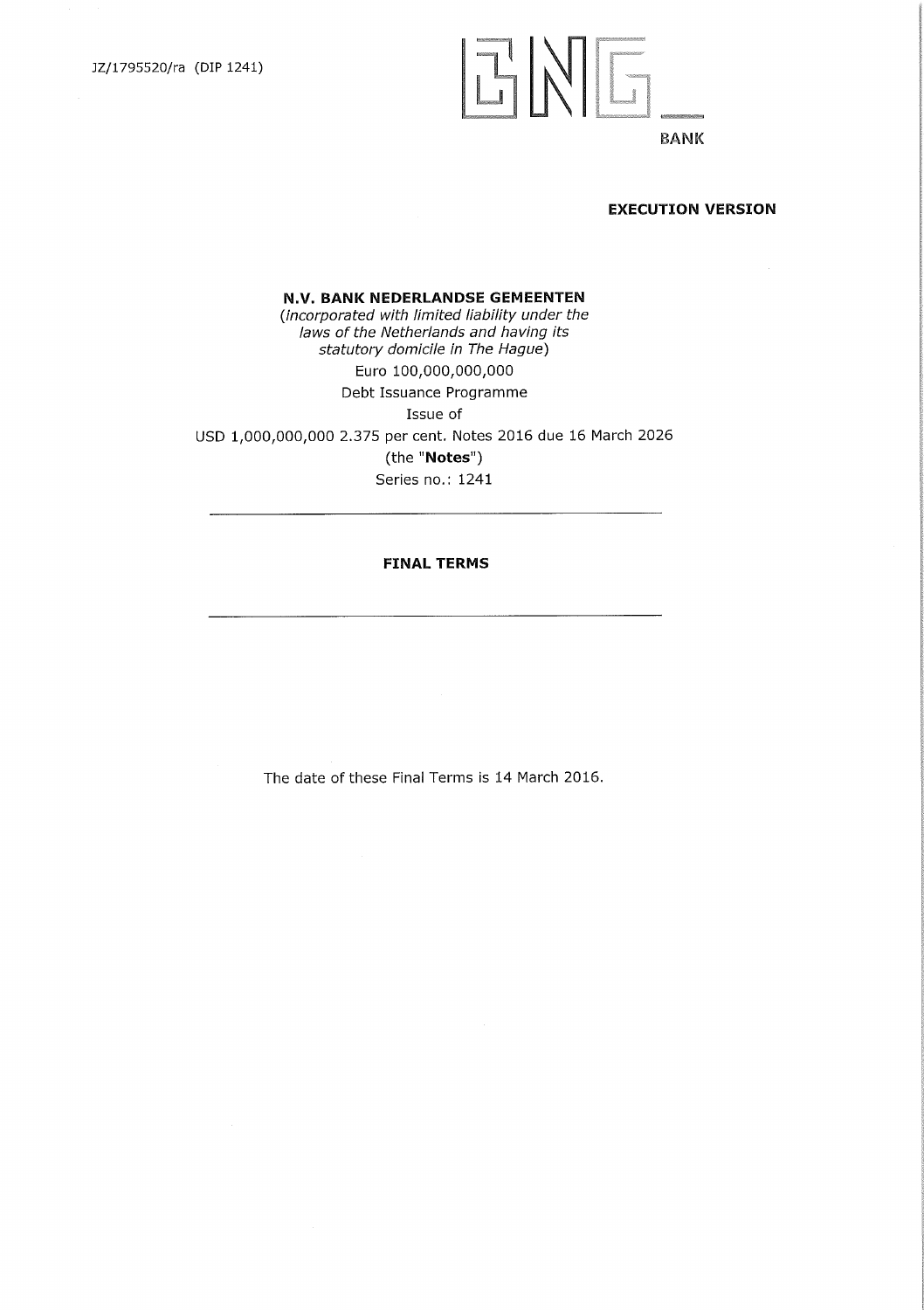

The Base Prospectus referred to below (as completed by these Final Terms) has been prepared on the basis that any offer of Notes in any Member State of the European Economic Area which has implemented the Prospectus Directive (each, a **"Relevant Member State")** will be made pursuant to an exemption under the Prospectus Directive, as implemented in that Relevant Member State, from the requirement to publish a prospectus for offers of the Notes. Accordingly any person making or intending to make an offer of the Notes may only do so in circumstances in which no obligation arises for the Issuer or any Joint Lead Manager to publish a prospectus pursuant to Article 3 of the Prospectus Directive or supplement a prospectus pursuant to Article 16 of the Prospectus Directive, in each case, in relation to such offer.

Neither the Issuer nor any Joint Lead Manager has authorised, nor do they authorise, the making of any offer of Notes in any other circumstances.

The expression **"Prospectus Directive"** means Directive 2003/71/EC (and any amendments thereto, to the extent implemented in the Relevant Member State), and includes any relevant implementing measure in the Relevant Member State.

Terms used herein shall be deemed to be defined as such for the purposes of the Terms and Conditions (the **"Terms and Conditions")** set forth on pages 61 to 96 of the base prospectus dated 27 May 2015, as supplemented by the supplemental prospectuses dated 31 August 2015 and 8 March 2016 (the **"Base Prospectus")** issued in relation to the Euro 100,000,000,000 debt issuance programme of N.V. Bank Nederlandse Gemeenten which together constitute a base prospectus for the purposes of the Prospectus Directive. This document constitutes the Final Terms of the Notes described herein for the purposes of Article 5.4 of the Prospectus Directive and must be read in conjunction with the Base Prospectus. Full information on the Issuer and the offer of the Notes described herein is only available on the basis of a combination of these Final Terms and the Base Prospectus. However, a summary of the issue of the Notes is annexed to these Final Terms. The Base Prospectus has been published on http://www.bngbank.nl/investors and is available for viewing, upon the oral or written request of any persons, at the specified offices of the Paying Agent and at the investor relation section of the website of BNG Bank, http://www.bng.nl/investors. Copies may be obtained at the specified offices of the Paying Agent. A summary of the Notes is attached to these Final Terms.

These Final Terms do not constitute, and may not be used for the purposes of, an offer or solicitation by anyone in any jurisdiction in which such offer or solicitation is not authorised or to any person to whom it is unlawful to make such offer or solicitation; and no action is being taken to permit an offering of the Notes or the distribution of these Final Terms in any jurisdiction where such action is required.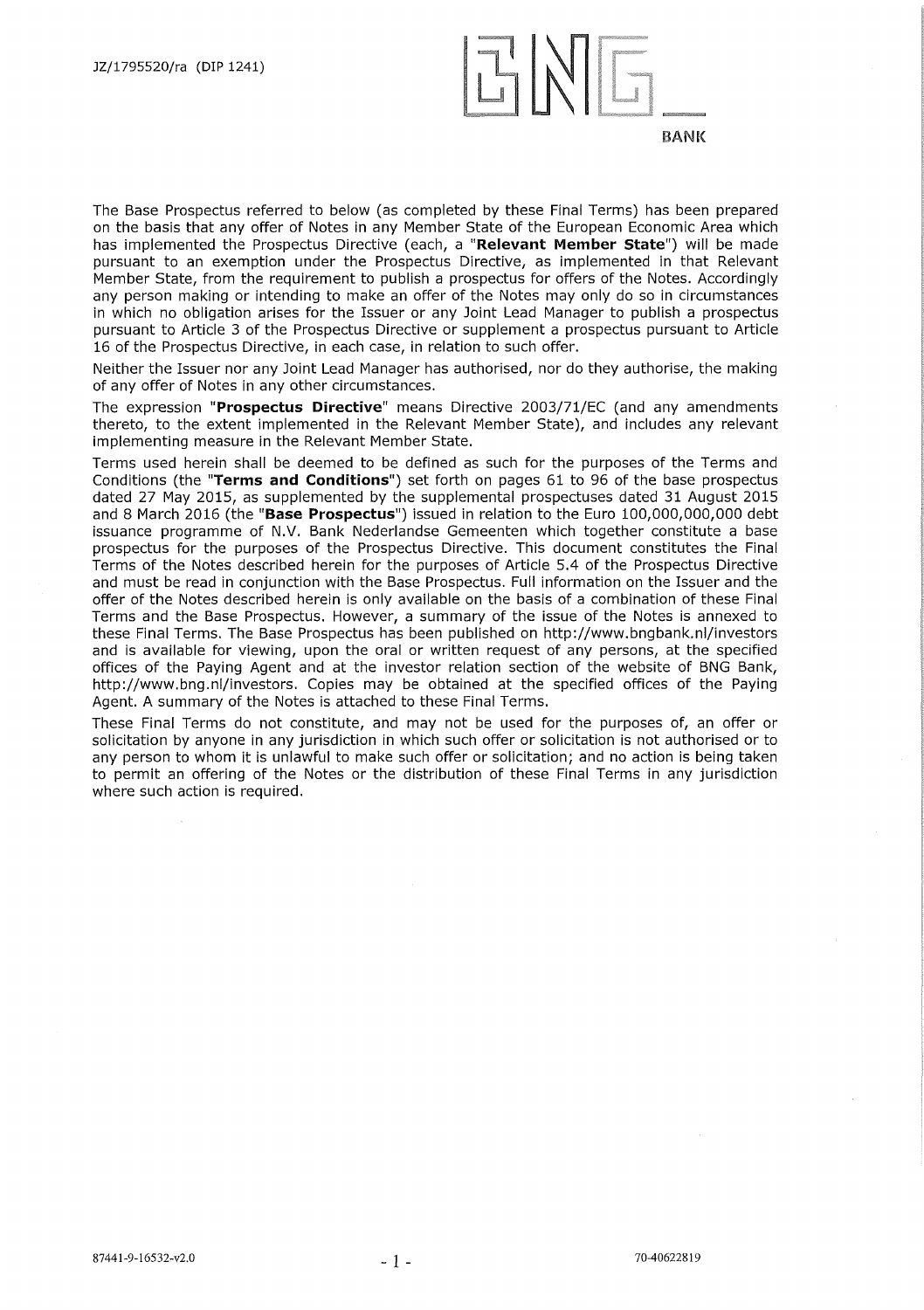## ENG

## **BANK**

## **PART A — CONTRACTUAL TERMS**

The terms of the Notes are as follows:

| 1.  | Issuer:                                        |                                                        | N.V. Bank Nederlandse Gemeenten                                                                                                                                                                                                                                  |  |  |  |
|-----|------------------------------------------------|--------------------------------------------------------|------------------------------------------------------------------------------------------------------------------------------------------------------------------------------------------------------------------------------------------------------------------|--|--|--|
| 2.  | Series Number:                                 |                                                        | 1241                                                                                                                                                                                                                                                             |  |  |  |
| 3.  | Specified Currency or<br>Currencies:           |                                                        | United States dollars ("USD")                                                                                                                                                                                                                                    |  |  |  |
| 4.  | Aggregate Nominal Amount:                      |                                                        | USD 1,000,000,000                                                                                                                                                                                                                                                |  |  |  |
| 5.  | <b>Issue Price:</b>                            |                                                        | 99.611 per cent. of the Aggregate Nominal Amount                                                                                                                                                                                                                 |  |  |  |
| 6.  | (i)<br>Specified<br>Denomination(s):           |                                                        | USD 2,000 and integral multiples of USD<br>2,000<br>thereafter                                                                                                                                                                                                   |  |  |  |
|     | (ii)                                           | <b>Calculation Amount:</b>                             | USD 2,000                                                                                                                                                                                                                                                        |  |  |  |
| 7.  | (i)                                            | Issue Date:                                            | 16 March 2016                                                                                                                                                                                                                                                    |  |  |  |
|     | (ii)                                           | Interest<br>Commencement Date:                         | Issue Date                                                                                                                                                                                                                                                       |  |  |  |
| 8.  |                                                | Maturity Date:                                         | 16 March 2026                                                                                                                                                                                                                                                    |  |  |  |
| 9.  |                                                | <b>Interest Basis:</b>                                 | 2.375 per cent. Fixed Rate                                                                                                                                                                                                                                       |  |  |  |
|     |                                                |                                                        | (further particulars specified below)                                                                                                                                                                                                                            |  |  |  |
|     |                                                |                                                        |                                                                                                                                                                                                                                                                  |  |  |  |
| 10. |                                                | Redemption/Payment Basis:                              | Subject to any purchase and cancellation or early<br>redemption, the Notes will be redeemed on the Maturity<br>Date at 100 per cent. of their nominal amount                                                                                                     |  |  |  |
|     |                                                |                                                        | (further particulars specified below)                                                                                                                                                                                                                            |  |  |  |
| 11. |                                                | Put/Call Options:                                      | Not Applicable                                                                                                                                                                                                                                                   |  |  |  |
| 12. |                                                | Date Board approval for<br>issuance of Notes obtained: | 8 March 2016                                                                                                                                                                                                                                                     |  |  |  |
|     |                                                | PROVISIONS RELATING TO INTEREST (IF ANY) PAYABLE       |                                                                                                                                                                                                                                                                  |  |  |  |
| 13. |                                                | <b>Fixed Rate Note Provisions</b>                      | Applicable                                                                                                                                                                                                                                                       |  |  |  |
|     | (i)                                            | Fixed Rate(s) of<br>Interest:                          | 2.375 per cent. per annum payable semi-annually in<br>arrear                                                                                                                                                                                                     |  |  |  |
|     | (i)                                            | Interest Payment<br>$Date(s)$ :                        | 16 March and 16 September in each year up to and<br>including the Maturity Date, subject to adjustment for<br>payment purposes only in accordance with the Following<br>Business Day Convention with London and TARGET2<br>each as an Additional Business Centre |  |  |  |
|     | (iii)                                          | <b>Fixed Coupon</b><br>Amount(s):                      | USD 23.75 per Calculation Amount payable on each<br><b>Interest Payment Date</b>                                                                                                                                                                                 |  |  |  |
|     | (iv)                                           | Broken Amount(s):                                      | Not Applicable                                                                                                                                                                                                                                                   |  |  |  |
|     | (v)                                            | Day Count Fraction:                                    | 30/360                                                                                                                                                                                                                                                           |  |  |  |
|     | (vi)                                           | Regular Date(s):                                       | Not Applicable                                                                                                                                                                                                                                                   |  |  |  |
| 14. | <b>Floating Rate Note</b><br><b>Provisions</b> |                                                        | Not Applicable                                                                                                                                                                                                                                                   |  |  |  |

15. **Zero Coupon Note Provisions**  Not Applicable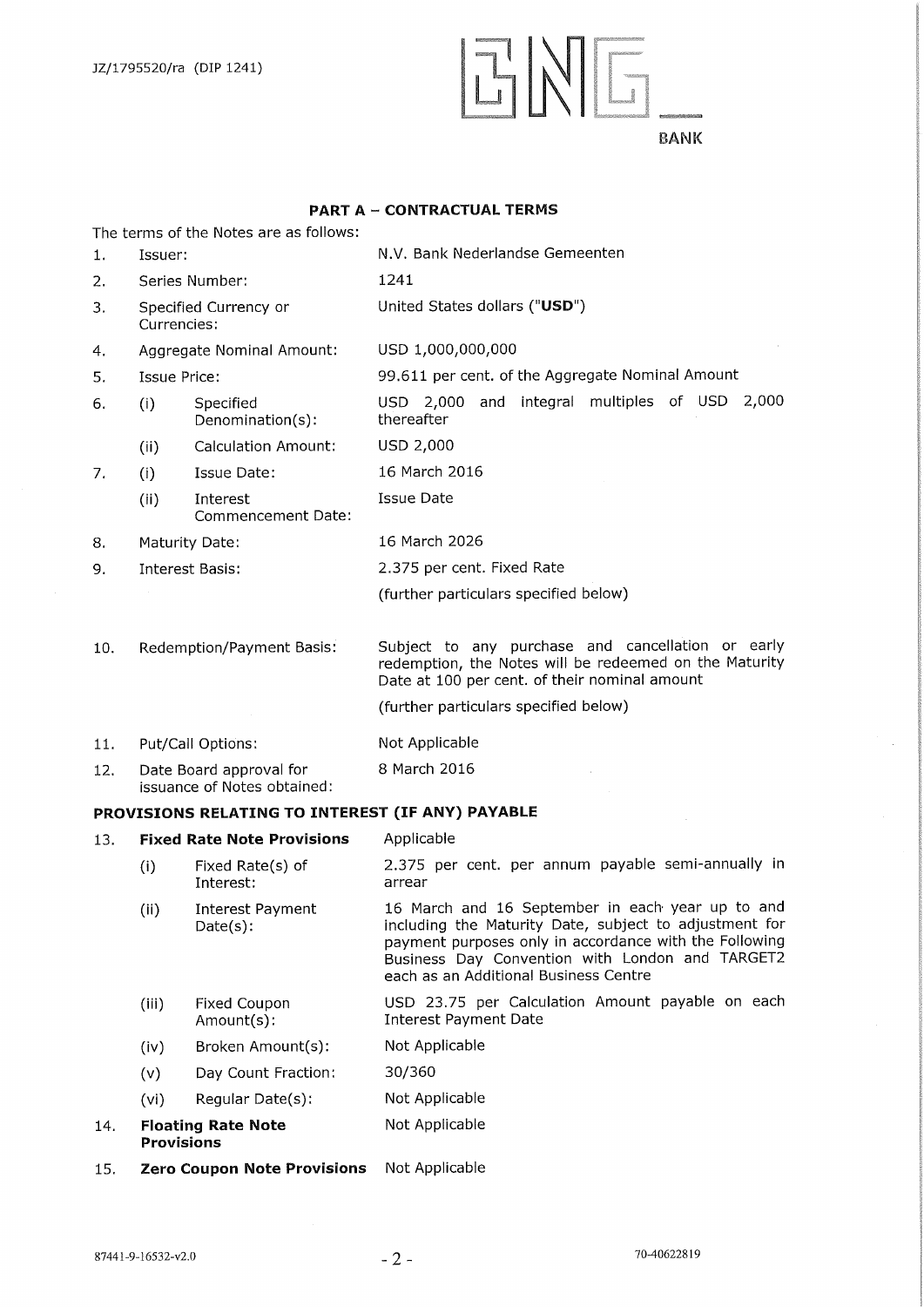## ENE.

| 16. | <b>Dual Currency Interest Note</b><br><b>Provisions</b>                                                                                                                                               | Not Applicable                                                                                                                                                                                                                                                                                                                                |
|-----|-------------------------------------------------------------------------------------------------------------------------------------------------------------------------------------------------------|-----------------------------------------------------------------------------------------------------------------------------------------------------------------------------------------------------------------------------------------------------------------------------------------------------------------------------------------------|
| 17. | <b>Reverse Floater Interest</b><br><b>Note Provisions</b>                                                                                                                                             | Not Applicable                                                                                                                                                                                                                                                                                                                                |
| 18. | <b>Step-Down Interest Note</b><br><b>Provisions</b>                                                                                                                                                   | Not Applicable                                                                                                                                                                                                                                                                                                                                |
| 19. | <b>Step-Up Interest Note</b><br><b>Provisions</b>                                                                                                                                                     | Not Applicable                                                                                                                                                                                                                                                                                                                                |
| 20. | <b>Dual Currency Redemption</b><br><b>Note Provisions</b>                                                                                                                                             | Not Applicable                                                                                                                                                                                                                                                                                                                                |
|     | <b>PROVISIONS RELATING TO REDEMPTION</b>                                                                                                                                                              |                                                                                                                                                                                                                                                                                                                                               |
| 21. | <b>Issuer Call Option:</b>                                                                                                                                                                            | Not Applicable                                                                                                                                                                                                                                                                                                                                |
| 22. | Investor Put Option:                                                                                                                                                                                  | Not Applicable                                                                                                                                                                                                                                                                                                                                |
| 23. | Final Redemption Amount:                                                                                                                                                                              | USD 2,000 per Calculation Amount                                                                                                                                                                                                                                                                                                              |
| 24. | Early Redemption Amount(s)<br>payable per Calculation<br>Amount on redemption (a) for<br>taxation reasons (Condition<br>$6(b)$ ) or (b) on the occurrence<br>of an event of default<br>(Condition 7): | USD 2,000 per Calculation Amount                                                                                                                                                                                                                                                                                                              |
|     | <b>GENERAL PROVISIONS APPLICABLE TO THE NOTES</b>                                                                                                                                                     |                                                                                                                                                                                                                                                                                                                                               |
| 25. | Form of Notes:                                                                                                                                                                                        | Registered Notes                                                                                                                                                                                                                                                                                                                              |
| 26. | <b>Temporary Global Note</b><br>exchangeable for Definitive<br>Notes:                                                                                                                                 | Not Applicable                                                                                                                                                                                                                                                                                                                                |
| 27. | Temporary Global Note<br>exchangeable for a Permanent<br>Global Note:                                                                                                                                 | Not Applicable                                                                                                                                                                                                                                                                                                                                |
| 28. | Permanent Global Note<br>exchangeable for Definitive<br>Notes:                                                                                                                                        | Not Applicable                                                                                                                                                                                                                                                                                                                                |
| 29. | <b>Registered Notes:</b>                                                                                                                                                                              | Unrestricted Global Note Certificate registered in the<br>name of a common nominee for a common safekeeper<br>for Euroclear and Clearstream, Luxembourg, held under<br>the New Safekeeping Structure (NSS) and exchangeable<br>for unrestricted Individual Note Certificates in the limited<br>circumstances described in Condition 1(I)(iii) |
|     |                                                                                                                                                                                                       | and                                                                                                                                                                                                                                                                                                                                           |
|     |                                                                                                                                                                                                       | Restricted Global Note Certificate registered in the name<br>of a nominee for DTC and exchangeable for restricted<br>Individual Note Certificates in the limited circumstances<br>described in Condition 1(I)(iii)                                                                                                                            |
| 30. | New Global Note:                                                                                                                                                                                      | Not Applicable                                                                                                                                                                                                                                                                                                                                |
| 31. | New Safekeeping Structure:                                                                                                                                                                            | Applicable; but only as to Unrestricted Global Note<br>Certificate                                                                                                                                                                                                                                                                            |
| 32. | Additional Financial Centre(s)<br>or other special provisions<br>relating to payment dates:                                                                                                           | London and TARGET2, in addition to New York                                                                                                                                                                                                                                                                                                   |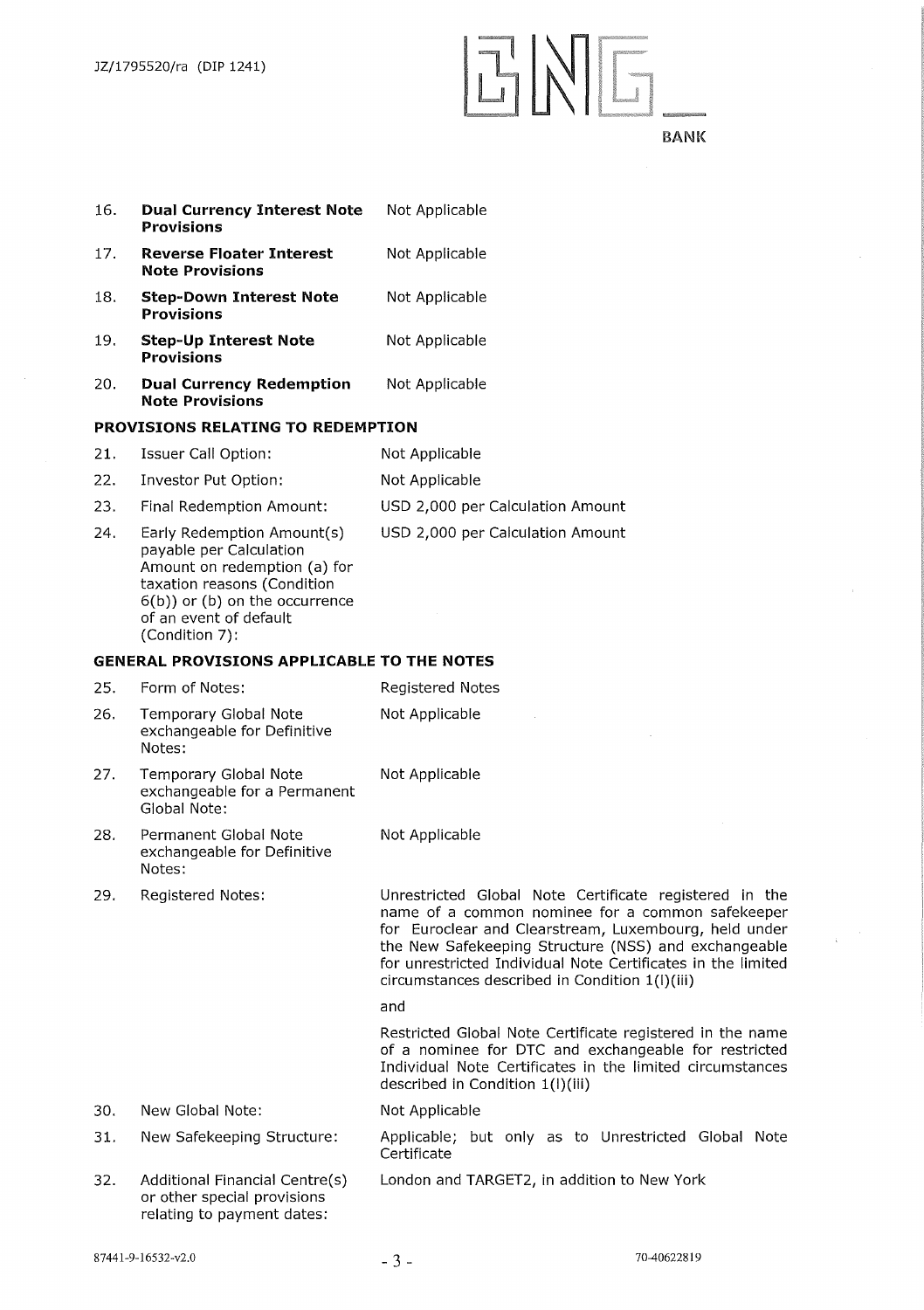

- 33. Talons for future Coupons or Receipts to be attached to Definitive Notes (and dates on which such Talons mature): Not Applicable
- 34. Details relating to Installment Notes Not Applicable
- 35. Redenomination: Not Applicable

## **PURPOSE OF FINAL TERMS**

These Final Terms comprise the final terms required for issue and admission to trading on the Luxembourg Stock Exchange of the Notes described herein pursuant to the Euro 100,000,000,000 Debt Issuance Programme of the Issuer.

Signed on behalf of N.V. BANK NEDERLANDSE GEMEENTEN:

By: G.J.A.W.M. Hoorn Duly authorised

\_\_\_\_\_\_\_\_\_\_\_\_\_\_\_\_\_\_\_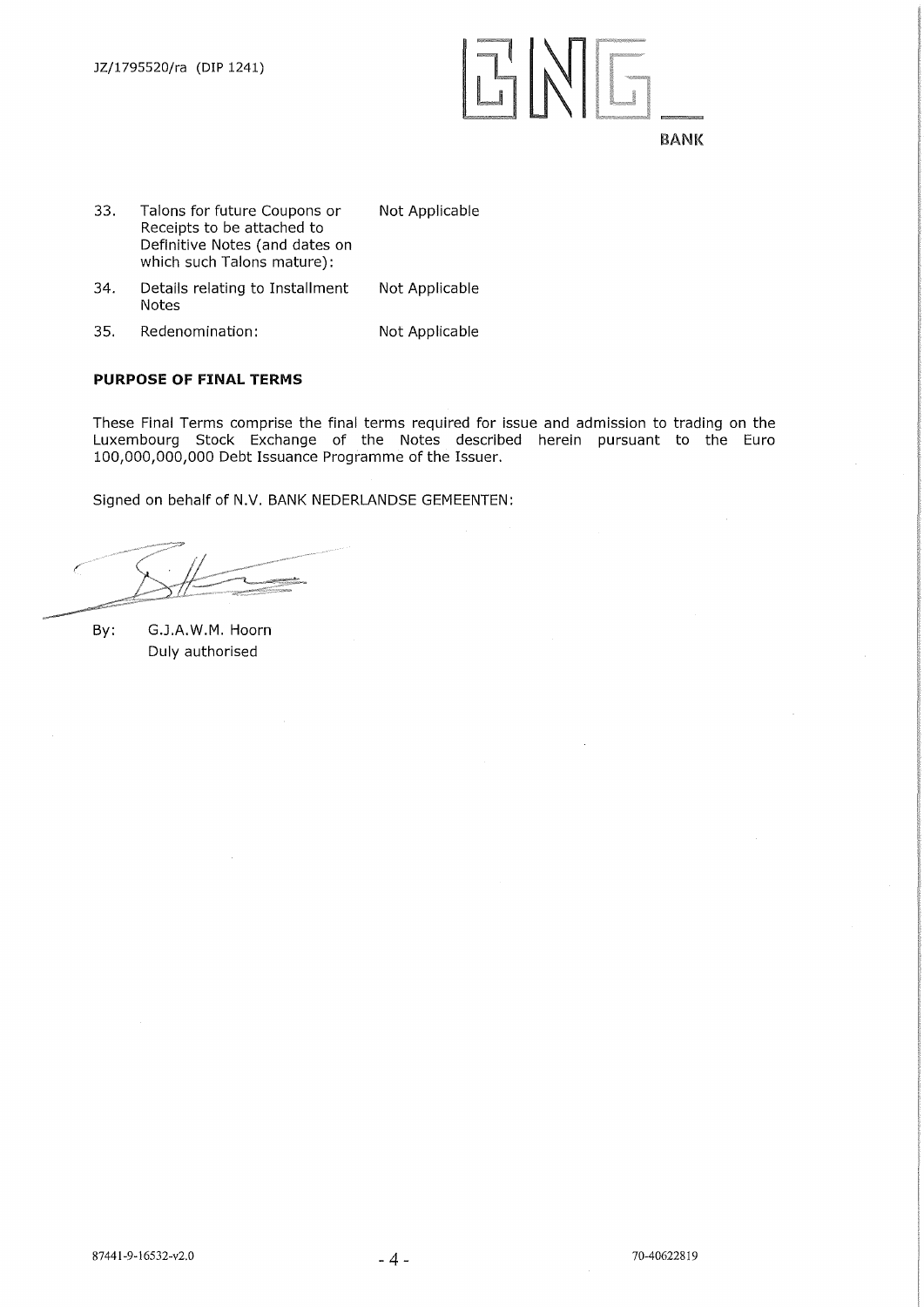<sup>I</sup>*FiE.4* 

## **PART B — OTHER INFORMATION**

## 1. **LISTING**

Admission to trading: Application is expected to be made by the Issuer (or on its behalf) for the Notes to be admitted to trading on the regulated market of the Luxembourg Stock Exchange with effect from the Issue Date.

## **2. RATINGS**

The Notes are expected to be rated:

Standard & Poor's Credit Market Services Europe AAA (stable) Limited: Fitch Ratings Limited:  $AA+$  (stable)

Moody's Investors Service Limited: Moody's Investors Service Limited:

## **3. INTERESTS OF NATURAL AND LEGAL PERSONS INVOLVED IN THE ISSUE! OFFER**

Except for the commissions payable to the Joint Lead Managers, described in the first paragraph under "Plan of Distribution" in the Base Prospectus, so far as the Issuer is aware, no person involved in the offer of the Notes has an interest material to the offer. The Joint Lead Managers and their affiliates have engaged, and may in the future engage, in investment banking and/or commercial banking transactions with, and may perform other services for, the Issuer and its affiliates in the ordinary course of business.

## 4 **REASONS FOR THE OFFER, ESTIMATED NET PROCEEDS AND TOTAL EXPENSES**

- The net proceeds of the issue of the Notes will be used by the Issuer for general corporate purposes (I) Reasons for the offer:
- USD 994,360,000 (ii) Estimated net proceeds:
- EUR 400 (listing fees) (iii) Estimated total
- expenses:

## **5. INDICATION OF YIELD (Fixed Rate Notes only)**

2.419 per cent. semi-annual

The yield is calculated at the Issue Date on the basis of the Issue Price. It is not an indication of future yield.

## **6. HISTORIC INTEREST RATES (Floating Rate Notes only)**

Not Applicable

## **7. PERFORMANCE OF RATES OF EXCHANGE AND EXPLANATION OF EFFECT ON VALUE OF INVESTMENT (Dual Currency Interest Notes, Dual Currency Redemption Notes and Variable Interest Rate Notes only)**

Not Applicable

## 8. **OPERATIONAL INFORMATION**

| CUSIP Number:             | 62944BBG8      |
|---------------------------|----------------|
| Regulation S ISIN Code:   | XS1379220889   |
| Regulation S Common Code: | 137922088      |
| 144A ISIN Code:           | US62944BBG86   |
| 144A Common Code:         | 137934647      |
| Valor:                    | Not Applicable |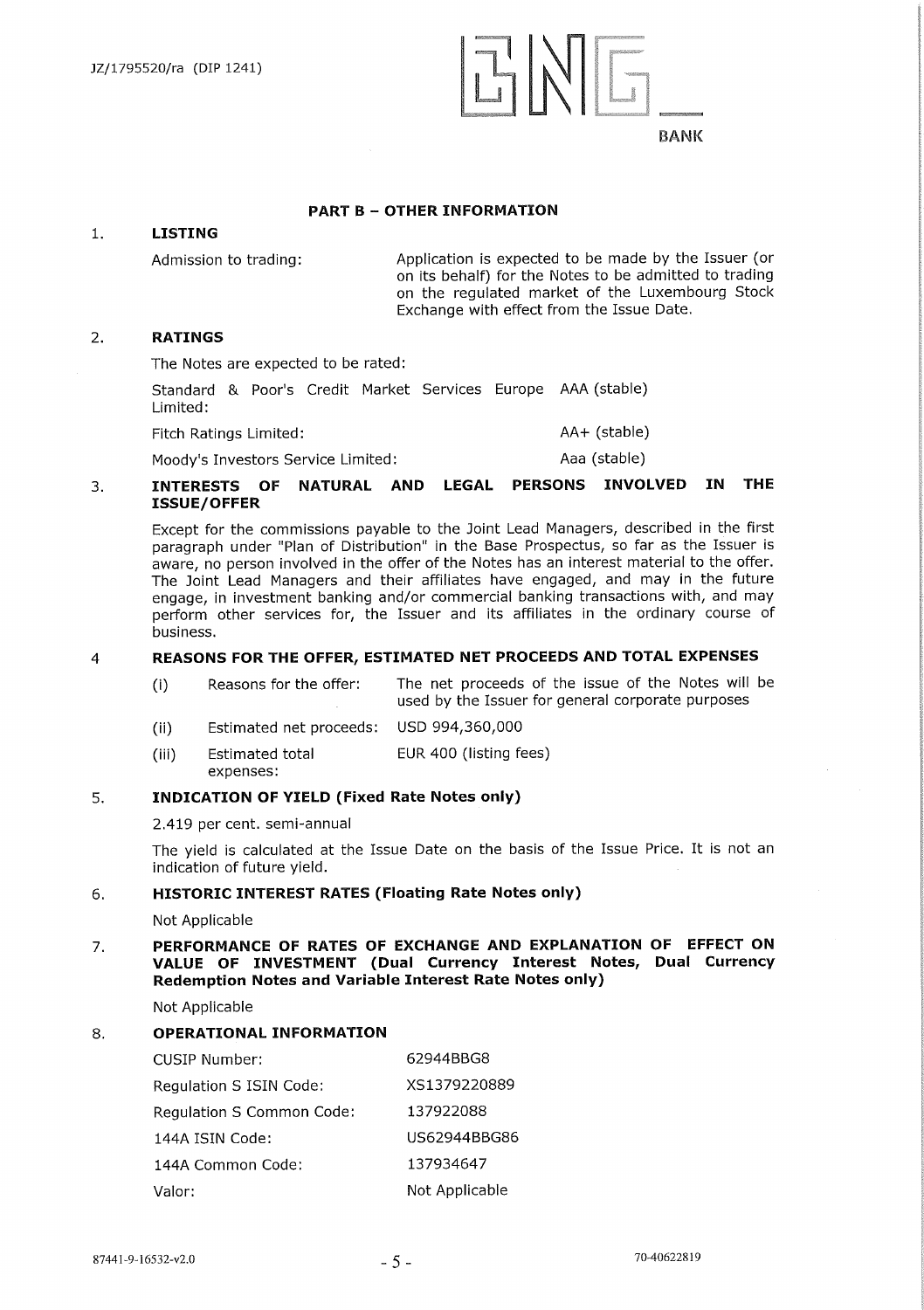## Clearing System:

Euroclear. Euroclear's offices are situated at 1 Boulevard du Roi Albert II, B-1210 Brussels, Belgium

Clearstream, Luxembourg. Clearstream, Luxembourg's offices are situated at 42 Avenue J.F. Kennedy, 1855 Luxembourg.

DTC. The address of DTC is 55 Water Street, New York, NY 10041, United States of America.

*Unrestricted Global Note Certificate:* 

Regulation S: Delivery against payment

*Restricted Global Note Certificate:* 

144A: Delivery free of payment

As set out in the Base Prospectus

### *Unrestricted Global Note Certificate:*

Yes. Note that the designation "yes" simply means that the Notes are intended upon issue to be deposited with Euroclear or Clearstream, Luxembourg as common safekeeper and registered in the name of a nominee of Euroclear or Clearstream, Luxembourg acting as common safekeeper and does not necessarily mean that the Notes will be recognised as eligible collateral for Eurosystem monetary policy and intra-day credit operations by the Eurosystem either upon issue or at any or all times during their life. Such recognition will depend upon the European Central Bank being satisfied that Eurosystem eligibility criteria have been met.

*Restricted Global Note Certificate:* 

Not Applicable

Syndicated

## 9. **DISTRIBUTION**

 $(i)$ Method of distribution:

Names and addresses of Paying

Intended to be held in a manner which would allow Eurosystem

 $(i)$ If syndicated, names and addresses of Dealers:

*Joint Lead Managers:* 

## **Citigroup Global Markets Inc.**

388 Greenwich Street New York, NY 10013 United States of America

## **3.P Morgan Securities plc**

25 Bank Street Canary Wharf London E14 53P United Kingdom

**Merrill Lynch, Pierce, Fenner & Smith Incorporated**  One Bryant Park New York, NY 10036 United States of America

Delivery:

Agent(s):

eligibility: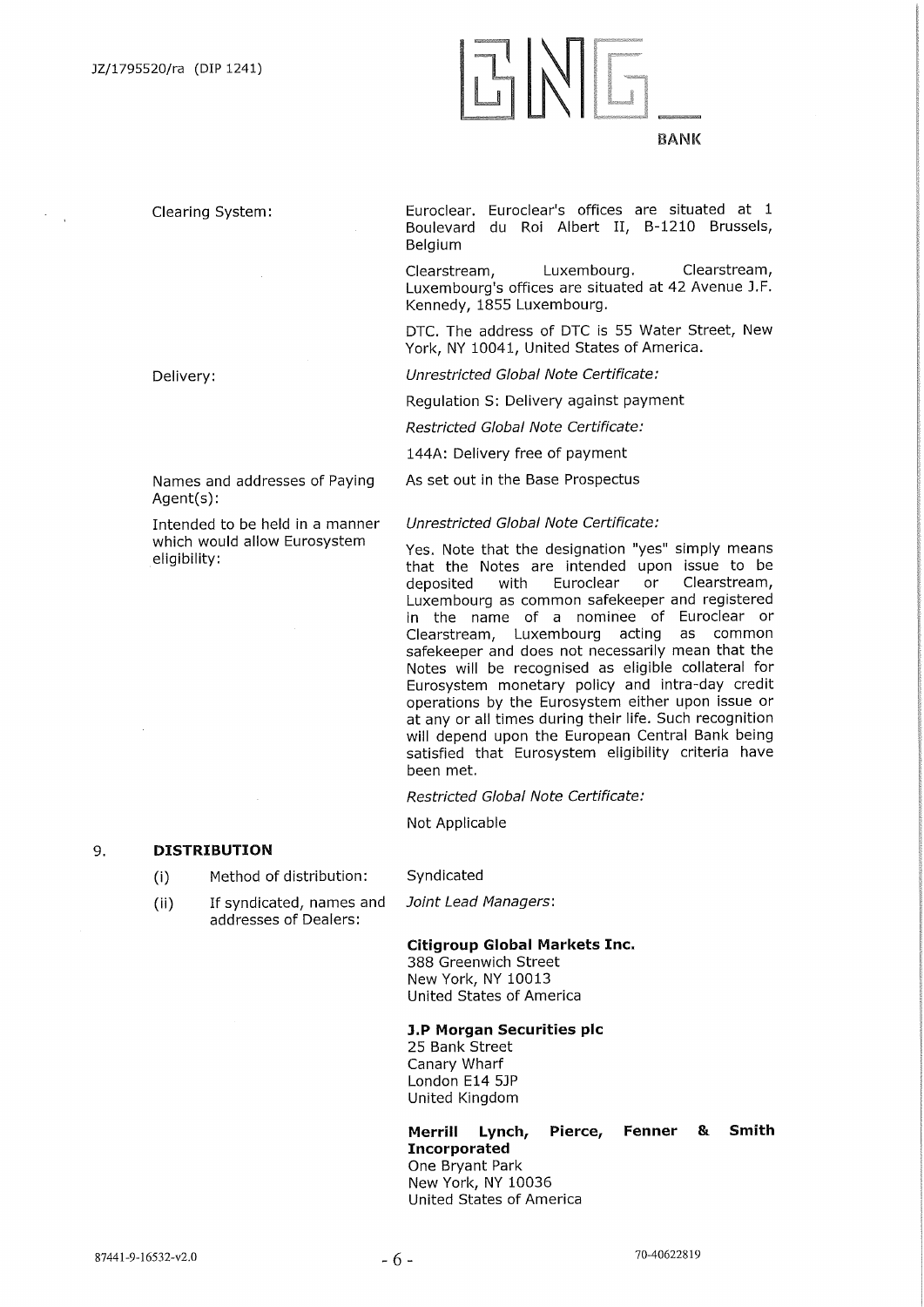## ENE

## BANK

## **Nomura International plc**

1 Angel Lane London EC4R 3AB United Kingdom

- (iii) Date of Subscription 14 March 2016 Agreement:
- (iv) Stabilising Manager(s) (if Not Applicable any):
- (v) If non-syndicated, name Not Applicable and address of Dealer:
- (vi) Total commission and 0.175 per cent. of the Aggregate Nominal Amount concession:
- (vii) U.S. Selling Restrictions: Regulation S Category 2 and 144A; TEFRA C Rules and D Rules not applicable
- (viii) Non-exempt Offer: Not Applicable
- (ix) General Consent: Not Applicable
- (x) Other conditions to Not Applicable consent:

## **10. TERMS AND CONDITIONS OF THE OFFER**

Not Applicable

## **11. RESPONSIBILITY**

The Issuer accepts responsibility for the information contained in these Final Terms which, when read together with the Base Prospectus referred to above, contains all information that is material in the context of the issue of the Notes.

## **12. THIRD PARTY INFORMATION**

Not Applicable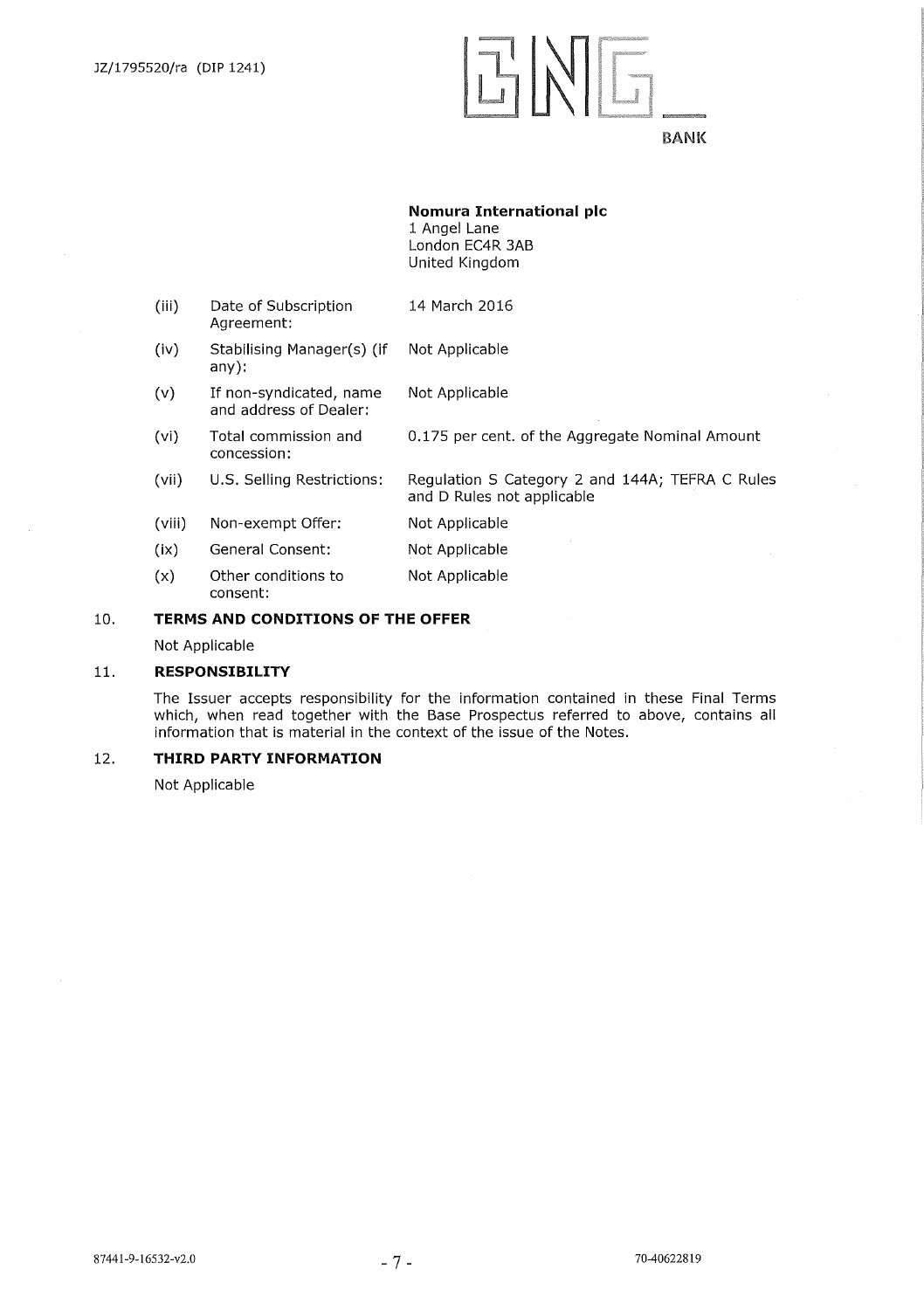

## **SUMMARY OF THE NOTES**

Summaries are made up of disclosure requirements known as **"Elements".** These Elements are numbered in Sections  $A - E (A.1 - E.7)$ . This Summary contains all the Elements required to be included in a summary for this type of securities and the Issuer. Because some Elements are not required to be addressed, there may be gaps in the numbering sequence of the Elements. Even though an Element may be required to be inserted in a summary because of the type of securities and Issuer, it is possible that no relevant information can be given regarding the Element. In this case a short description of the Element should be included in the summary with the mention of 'Not Applicable'.

|             | Section A - Introduction and Warnings                                                                                      |                                                                                                                                                                                                                                                                                                                                                                                                                                                                                                                                                                                                                                                                                                                                                                                                                                                                                                                                                                                                                                                                                                                                                                                                                                                                                                                       |  |  |  |
|-------------|----------------------------------------------------------------------------------------------------------------------------|-----------------------------------------------------------------------------------------------------------------------------------------------------------------------------------------------------------------------------------------------------------------------------------------------------------------------------------------------------------------------------------------------------------------------------------------------------------------------------------------------------------------------------------------------------------------------------------------------------------------------------------------------------------------------------------------------------------------------------------------------------------------------------------------------------------------------------------------------------------------------------------------------------------------------------------------------------------------------------------------------------------------------------------------------------------------------------------------------------------------------------------------------------------------------------------------------------------------------------------------------------------------------------------------------------------------------|--|--|--|
| A.1         | <b>Introduction and</b><br>warnings:                                                                                       | This summary should be read as an introduction to the Base<br>Prospectus. Any decision to invest in the Notes should be based on<br>consideration of the Base Prospectus as a whole by the investor<br>including any documents incorporated by reference. Where a claim<br>relating to the information contained in the Base Prospectus is<br>brought before a court, the plaintiff investor might, under the<br>national legislation of the Member State, have to bear the costs of<br>translating the Base Prospectus before the legal proceedings are<br>initiated. Civil liability attaches only to those persons who have<br>tabled the summary including any translation thereof, but only if<br>the summary is misleading, inaccurate or inconsistent when read<br>together with the other parts of the Base Prospectus or it does not<br>provide, when read together with the other parts of the Base<br>Prospectus, key information in order to aid investors when<br>considering whether to invest in the Notes.                                                                                                                                                                                                                                                                                            |  |  |  |
| A.2         | <b>Consent to use of</b><br>the Base<br>Prospectus:                                                                        | Not Applicable. No Non-exempt Offer of the Notes will be made.                                                                                                                                                                                                                                                                                                                                                                                                                                                                                                                                                                                                                                                                                                                                                                                                                                                                                                                                                                                                                                                                                                                                                                                                                                                        |  |  |  |
|             |                                                                                                                            | <b>Section B - The Issuer</b>                                                                                                                                                                                                                                                                                                                                                                                                                                                                                                                                                                                                                                                                                                                                                                                                                                                                                                                                                                                                                                                                                                                                                                                                                                                                                         |  |  |  |
| B.1         | <b>Legal and</b><br>commercial<br>name:                                                                                    | The legal name of the Issuer is N.V. Bank Nederlandse Gemeenten.<br>The commercial name of the Issuer is BNG Bank.                                                                                                                                                                                                                                                                                                                                                                                                                                                                                                                                                                                                                                                                                                                                                                                                                                                                                                                                                                                                                                                                                                                                                                                                    |  |  |  |
| B.2         | <b>Domicile and legal</b><br>form, applicable<br>legislation and<br>country of<br>incorporation:                           | BNG Bank is a public company with limited liability (naamloze<br>vennootschap) incorporated under the laws of the Netherlands,<br>having its statutory seat at The Hague, the Netherlands. BNG Bank<br>is registered in the trade register of the Chamber of Commerce<br>under no. 27008387.                                                                                                                                                                                                                                                                                                                                                                                                                                                                                                                                                                                                                                                                                                                                                                                                                                                                                                                                                                                                                          |  |  |  |
| <b>B.4b</b> | <b>Description of any</b><br>known trends<br>affecting the<br><b>Issuer and the</b><br>industries in<br>which it operates: | BNG Bank's business and results of operations are affected by local<br>and global economic conditions, perceptions of those conditions<br>and future economic prospects. The outlook for the global economy<br>in the near- to medium-term remains uncertain due to several<br>factors, including geopolitical risks, concerns around global growth<br>and price stability. Risks to growth and stability stem mainly from<br>continued imbalances in Europe and elsewhere, low growth levels<br>in foreign markets and conflicts in Ukraine and the Middle East.<br>Furthermore, uncertainty about how economies will respond to<br>lower oil prices and the European Central Bank's (the "ECB")<br>monetary policy measures, including the quantitative easing (" $QE$ ")<br>programme that commenced in March 2015 affect growth and<br>stability. In addition, there is a risk that Europe may suffer from<br>deflation causing consumers and businesses to cut back on<br>spending. The economy in the Netherlands remains weak.<br>BNG Bank's business is impacted generally by the business and<br>economic environment in which it operates, which itself is impacted<br>by factors such as changes in interest rates, securities prices,<br>credit and liquidity spreads, exchange rates, consumer spending, |  |  |  |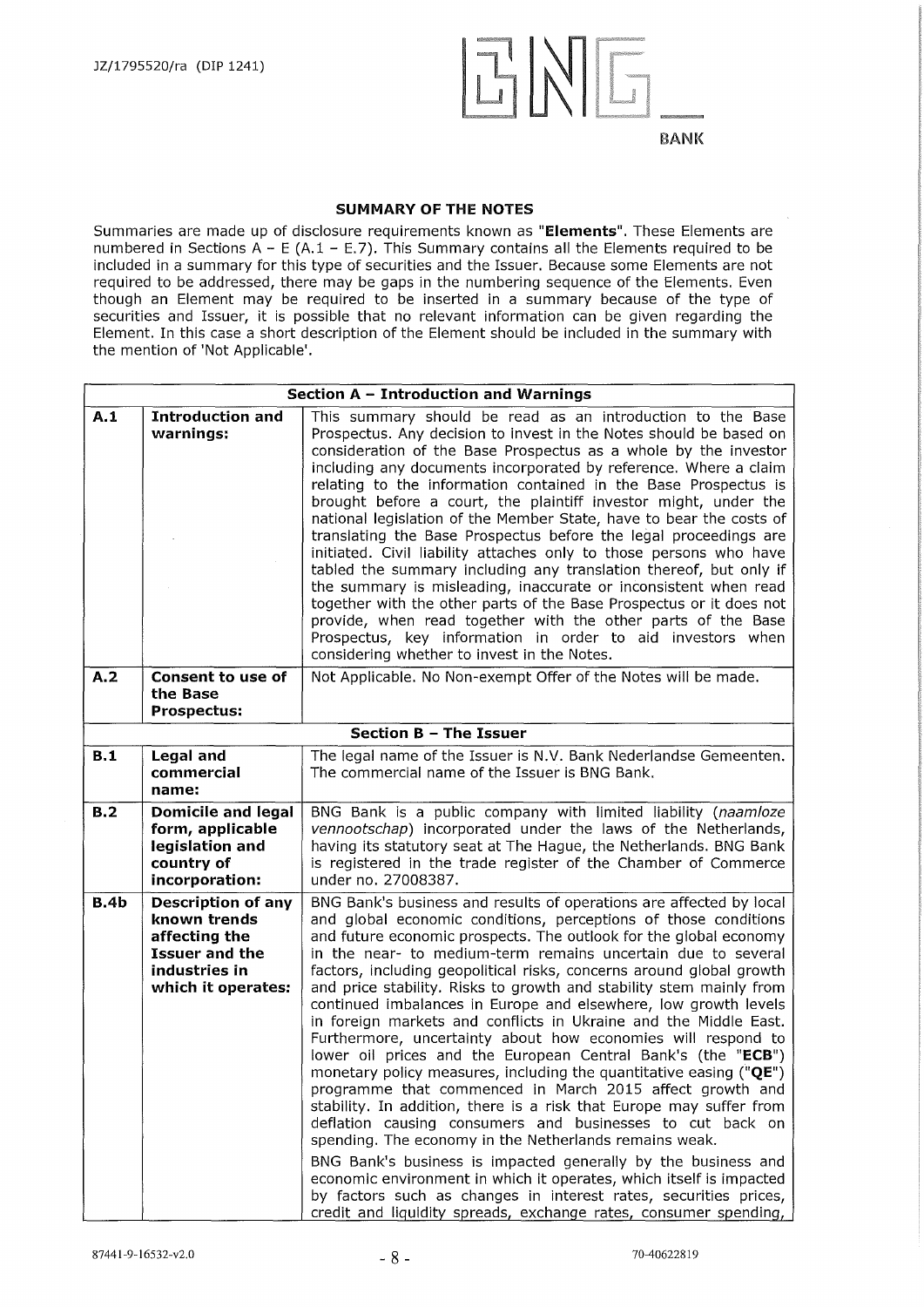

|             |                                                                                           | business investment, real estate valuations, government spending,<br>inflation, the volatility and strength of the capital markets and<br>other de-stabilising forces such as geopolitical tensions or acts of                                                                                                                                                                                                                                                                                                                                                                                                                                                                                                                                                                                                                              |                 |         |                        |                                                        |            |         |
|-------------|-------------------------------------------------------------------------------------------|---------------------------------------------------------------------------------------------------------------------------------------------------------------------------------------------------------------------------------------------------------------------------------------------------------------------------------------------------------------------------------------------------------------------------------------------------------------------------------------------------------------------------------------------------------------------------------------------------------------------------------------------------------------------------------------------------------------------------------------------------------------------------------------------------------------------------------------------|-----------------|---------|------------------------|--------------------------------------------------------|------------|---------|
|             |                                                                                           | terrorism.<br>The introduction of, and changes to, taxes, levies or fees applicable<br>to BNG Bank's operations (such as the imposition of a financial<br>transactions tax and bank levy) has had and may in the future<br>have an adverse effect on its business and/or results of operations.<br>Although it is difficult for BNG Bank to predict what impact all of<br>the recent regulatory changes, developments and heightened<br>levels of scrutiny will have on BNG Bank, the enactment of<br>legislation and regulations in the Netherlands, changes in other<br>regulatory requirements and the transition to direct supervision by<br>the ECB, have resulted in increased capital and liquidity<br>requirements and increased operating costs and have impacted,<br>and are expected to continue to impact, BNG Bank's business. |                 |         |                        |                                                        |            |         |
| B.5         | <b>Description of the</b><br><b>Issuer's group</b><br>and the Issuer's<br>position within | The outstanding shares in the share capital of BNG Bank are held<br>by the Dutch State (50%), with the remainder held by more than<br>95% of Dutch municipalities, 11 of the 12 Dutch provinces, and<br>one water board.                                                                                                                                                                                                                                                                                                                                                                                                                                                                                                                                                                                                                    |                 |         |                        |                                                        |            |         |
|             | the group:                                                                                | BNG Bank has a number of wholly owned subsidiaries that provide<br>services ancillary to the principal activity of BNG Bank of lending to<br>the public sector. These subsidiaries are:                                                                                                                                                                                                                                                                                                                                                                                                                                                                                                                                                                                                                                                     |                 |         |                        |                                                        |            |         |
|             |                                                                                           | <b>BNG</b><br>Management B.V.)<br>BNG Gebiedsontwikkeling B.V.<br>۰                                                                                                                                                                                                                                                                                                                                                                                                                                                                                                                                                                                                                                                                                                                                                                         | Vermogensbeheer |         | B.V.                   | (previously)                                           | <b>BNG</b> | Capital |
|             |                                                                                           | Hypotheekfonds voor Overheidspersoneel B.V.<br>$\bullet$                                                                                                                                                                                                                                                                                                                                                                                                                                                                                                                                                                                                                                                                                                                                                                                    |                 |         |                        |                                                        |            |         |
| <b>B.9</b>  | <b>Profit forecast or</b><br>estimate:                                                    | Not Applicable. BNG Bank has not made any public profit forecasts<br>or profit estimates.                                                                                                                                                                                                                                                                                                                                                                                                                                                                                                                                                                                                                                                                                                                                                   |                 |         |                        |                                                        |            |         |
| <b>B.10</b> | <b>Qualifications in</b><br>the Auditors'<br>report:                                      | Not Applicable. The audit reports with respect to BNG Bank's<br>audited financial statements as of and for the financial years ended<br>31 December 2014, 31 December 2013 and 31 December 2012<br>incorporated by reference in the Base Prospectus are unqualified.                                                                                                                                                                                                                                                                                                                                                                                                                                                                                                                                                                        |                 |         |                        |                                                        |            |         |
| <b>B.12</b> | <b>Selected Financial</b><br>Information -<br>Material/                                   | The selected historical key financial information for BNG Bank is<br>set out below:                                                                                                                                                                                                                                                                                                                                                                                                                                                                                                                                                                                                                                                                                                                                                         |                 |         |                        |                                                        |            |         |
|             | Significant<br><b>Change:</b>                                                             |                                                                                                                                                                                                                                                                                                                                                                                                                                                                                                                                                                                                                                                                                                                                                                                                                                             | 2014            | 2013    | 2012<br>employee data) | 2011<br>(€ millions, except percentages, per share and | 2010       |         |
|             |                                                                                           | <b>Total Assets</b>                                                                                                                                                                                                                                                                                                                                                                                                                                                                                                                                                                                                                                                                                                                                                                                                                         | 153,505         | 131,183 | 142,228                | 136,460                                                | 118,533    |         |
|             |                                                                                           | Loans and<br>Advances                                                                                                                                                                                                                                                                                                                                                                                                                                                                                                                                                                                                                                                                                                                                                                                                                       | 90,732          | 92,074  | 90,725                 | 90,775                                                 | 86,851     |         |
|             |                                                                                           | of which granted to<br>or guaranteed by<br>public authorities                                                                                                                                                                                                                                                                                                                                                                                                                                                                                                                                                                                                                                                                                                                                                                               | 81,036          | 81,701  | 79,666                 | 78,548                                                 | 75,247     |         |
|             |                                                                                           | of which<br>reclassified from<br>the financial assets<br>available-for-sale<br>item                                                                                                                                                                                                                                                                                                                                                                                                                                                                                                                                                                                                                                                                                                                                                         | 1,779           | 2,259   | 2,603                  | 3,219                                                  | 3,724      |         |
|             |                                                                                           | Equity excluding<br>Unrealised<br>Revaluation <sup>1</sup>                                                                                                                                                                                                                                                                                                                                                                                                                                                                                                                                                                                                                                                                                                                                                                                  | 2,974           | 2,918   | 2,718                  | 2,450                                                  | 2,321      |         |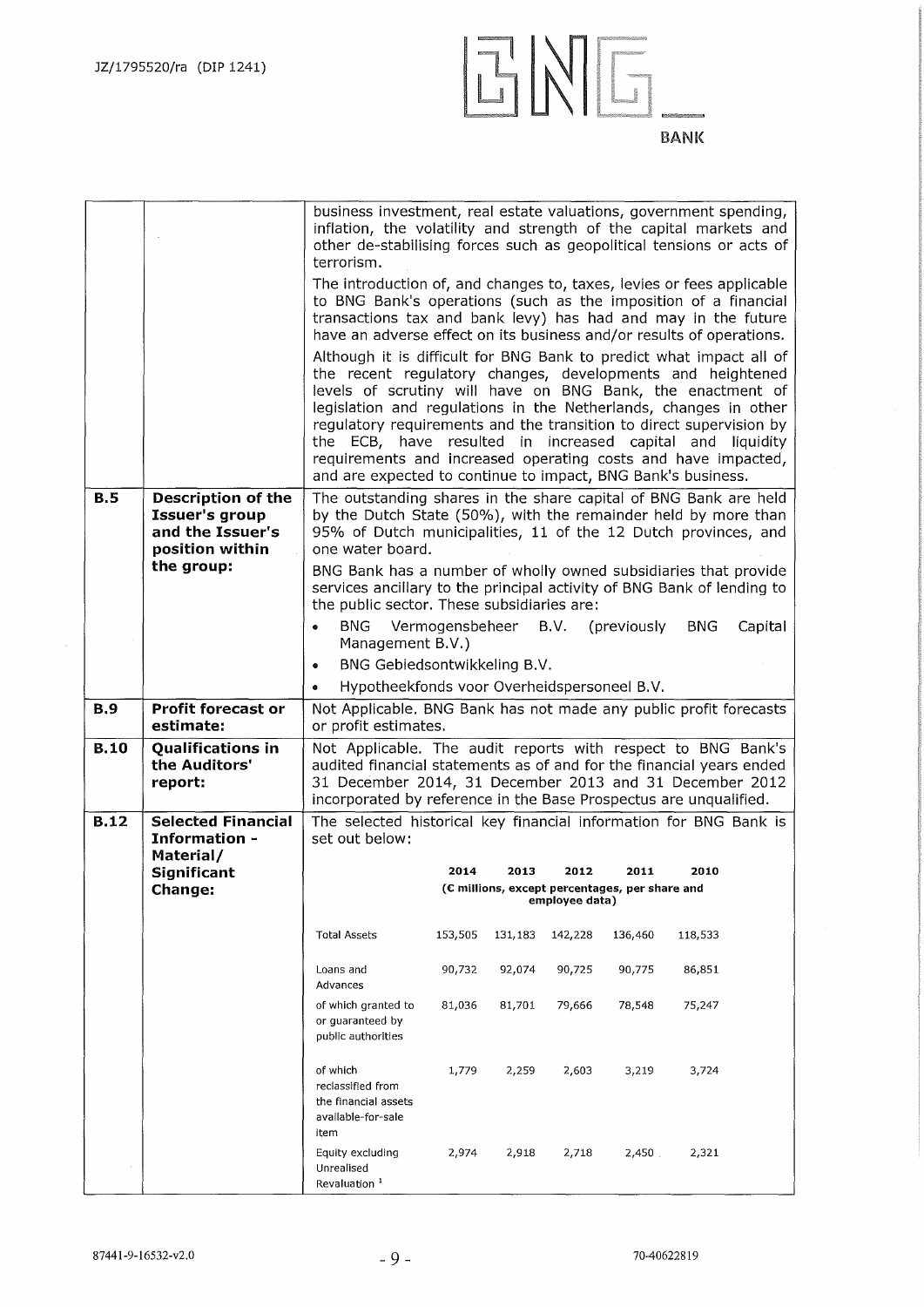## ENG. **BANK**

|             |                                                                             | of which Unrealised<br>Revaluation <sup>2</sup>                                                                                                                                                                                                                                                                                                                                                                                                                                                                                                                                                                                                                                                                                                                                                                                                                                                                                                                                                                                                                                                                                                                                                                                                                                                                                                                                                                                                                                                     | 608                  | 512   | 34    | (553) | (62)  |  |
|-------------|-----------------------------------------------------------------------------|-----------------------------------------------------------------------------------------------------------------------------------------------------------------------------------------------------------------------------------------------------------------------------------------------------------------------------------------------------------------------------------------------------------------------------------------------------------------------------------------------------------------------------------------------------------------------------------------------------------------------------------------------------------------------------------------------------------------------------------------------------------------------------------------------------------------------------------------------------------------------------------------------------------------------------------------------------------------------------------------------------------------------------------------------------------------------------------------------------------------------------------------------------------------------------------------------------------------------------------------------------------------------------------------------------------------------------------------------------------------------------------------------------------------------------------------------------------------------------------------------------|----------------------|-------|-------|-------|-------|--|
|             |                                                                             | Equity per share (in<br>Euros <sup>1</sup>                                                                                                                                                                                                                                                                                                                                                                                                                                                                                                                                                                                                                                                                                                                                                                                                                                                                                                                                                                                                                                                                                                                                                                                                                                                                                                                                                                                                                                                          | 53.38                | 52.41 | 48.81 | 44.00 | 41.68 |  |
|             |                                                                             | Leverage Ratio <sup>3</sup>                                                                                                                                                                                                                                                                                                                                                                                                                                                                                                                                                                                                                                                                                                                                                                                                                                                                                                                                                                                                                                                                                                                                                                                                                                                                                                                                                                                                                                                                         | $2.0\%$ <sup>4</sup> | 2.3%  | 2.0%  | 1.8%  | 2.0%  |  |
|             |                                                                             | CET 1 Ratio $3$                                                                                                                                                                                                                                                                                                                                                                                                                                                                                                                                                                                                                                                                                                                                                                                                                                                                                                                                                                                                                                                                                                                                                                                                                                                                                                                                                                                                                                                                                     | 24%                  | 24%   | 22%   | 20%   | 20%   |  |
|             |                                                                             | Total Capital Ratio <sup>3</sup>                                                                                                                                                                                                                                                                                                                                                                                                                                                                                                                                                                                                                                                                                                                                                                                                                                                                                                                                                                                                                                                                                                                                                                                                                                                                                                                                                                                                                                                                    | 24%                  | 24%   | 22%   | 20%   | 20%   |  |
|             |                                                                             | Profit before tax                                                                                                                                                                                                                                                                                                                                                                                                                                                                                                                                                                                                                                                                                                                                                                                                                                                                                                                                                                                                                                                                                                                                                                                                                                                                                                                                                                                                                                                                                   | 179                  | 397   | 460   | 339   | 337   |  |
|             |                                                                             | Net Profit                                                                                                                                                                                                                                                                                                                                                                                                                                                                                                                                                                                                                                                                                                                                                                                                                                                                                                                                                                                                                                                                                                                                                                                                                                                                                                                                                                                                                                                                                          | 126                  | 283   | 332   | 256   | 257   |  |
|             |                                                                             | Profit per Share (in<br>Euros)                                                                                                                                                                                                                                                                                                                                                                                                                                                                                                                                                                                                                                                                                                                                                                                                                                                                                                                                                                                                                                                                                                                                                                                                                                                                                                                                                                                                                                                                      | 2.26                 | 5.08  | 5.96  | 4.60  | 4.61  |  |
|             |                                                                             | Dividend (in Cash)                                                                                                                                                                                                                                                                                                                                                                                                                                                                                                                                                                                                                                                                                                                                                                                                                                                                                                                                                                                                                                                                                                                                                                                                                                                                                                                                                                                                                                                                                  | 32                   | 71    | 83    | 64    | 128   |  |
|             |                                                                             | Dividend as a % of<br><b>Consolidated Net</b><br>Profit                                                                                                                                                                                                                                                                                                                                                                                                                                                                                                                                                                                                                                                                                                                                                                                                                                                                                                                                                                                                                                                                                                                                                                                                                                                                                                                                                                                                                                             | 25%                  | 25%   | 25%   | 25%   | 50%   |  |
|             |                                                                             | Dividend per Share<br>(in Euros)                                                                                                                                                                                                                                                                                                                                                                                                                                                                                                                                                                                                                                                                                                                                                                                                                                                                                                                                                                                                                                                                                                                                                                                                                                                                                                                                                                                                                                                                    | 0.57                 | 1.27  | 1.49  | 1.15  | 2.30  |  |
|             |                                                                             | Employees (in<br>FTEs) at Year-End                                                                                                                                                                                                                                                                                                                                                                                                                                                                                                                                                                                                                                                                                                                                                                                                                                                                                                                                                                                                                                                                                                                                                                                                                                                                                                                                                                                                                                                                  | 278                  | 272   | 279   | 278   | 276   |  |
|             |                                                                             | – of which<br>Subsidiaries                                                                                                                                                                                                                                                                                                                                                                                                                                                                                                                                                                                                                                                                                                                                                                                                                                                                                                                                                                                                                                                                                                                                                                                                                                                                                                                                                                                                                                                                          | 27                   | 28    | 36    | 41    | 45    |  |
|             |                                                                             | $\boldsymbol{\mathcal{I}}$<br>Excluding the revaluation reserve and the cash flow hedge reserve.<br><sup>2</sup> This concerns unrealised revaluations within the equity, being the revaluation<br>reserve and the cash flow hedge reserve. For further details, please refer to the<br>report of the Executive Board - Financial review, section Balance sheet - and<br>Notes 14 and 32 to the 2014 Financial Statements.<br>The solvency ratios, leverage ratio, BIS Tier 1 ratio and BIS capital ratio for<br>2010-2013 were calculated and presented in accordance with the applicable<br>Basel II regulations. The CRD IV/CRR regulations applied from 1 January 2014<br>and the 2014 solvency ratios, leverage ratio, BIS Tier 1 ratio and BIS capital<br>ratio have therefore been calculated and presented on the basis of these<br>regulations. The comparative figures for 2010-2013 have not been adjusted in<br>line with the new regulations.<br><sup>4</sup> Excluding revaluation reserve and 2014 net profit. If the revaluation reserve<br>and the 2014 net profit were included in full, the leverage ratio as at 31<br>December 2014 would have been 2.3%.<br>Material/Significant Change<br>There has been no material adverse change in the prospects of<br>BNG Bank since 31 December 2014, nor has there been any<br>significant change in the financial or trading position of BNG Bank<br>or its subsidiaries, taken as a whole, which has occurred since 30<br>June 2015. |                      |       |       |       |       |  |
| <b>B.13</b> | <b>Recent material</b><br>events particular<br>to the Issuer's<br>solvency: | Not Applicable. There are no recent events particular to BNG Bank<br>which are to a material extent relevant to the evaluation of BNG<br>Bank's solvency.                                                                                                                                                                                                                                                                                                                                                                                                                                                                                                                                                                                                                                                                                                                                                                                                                                                                                                                                                                                                                                                                                                                                                                                                                                                                                                                                           |                      |       |       |       |       |  |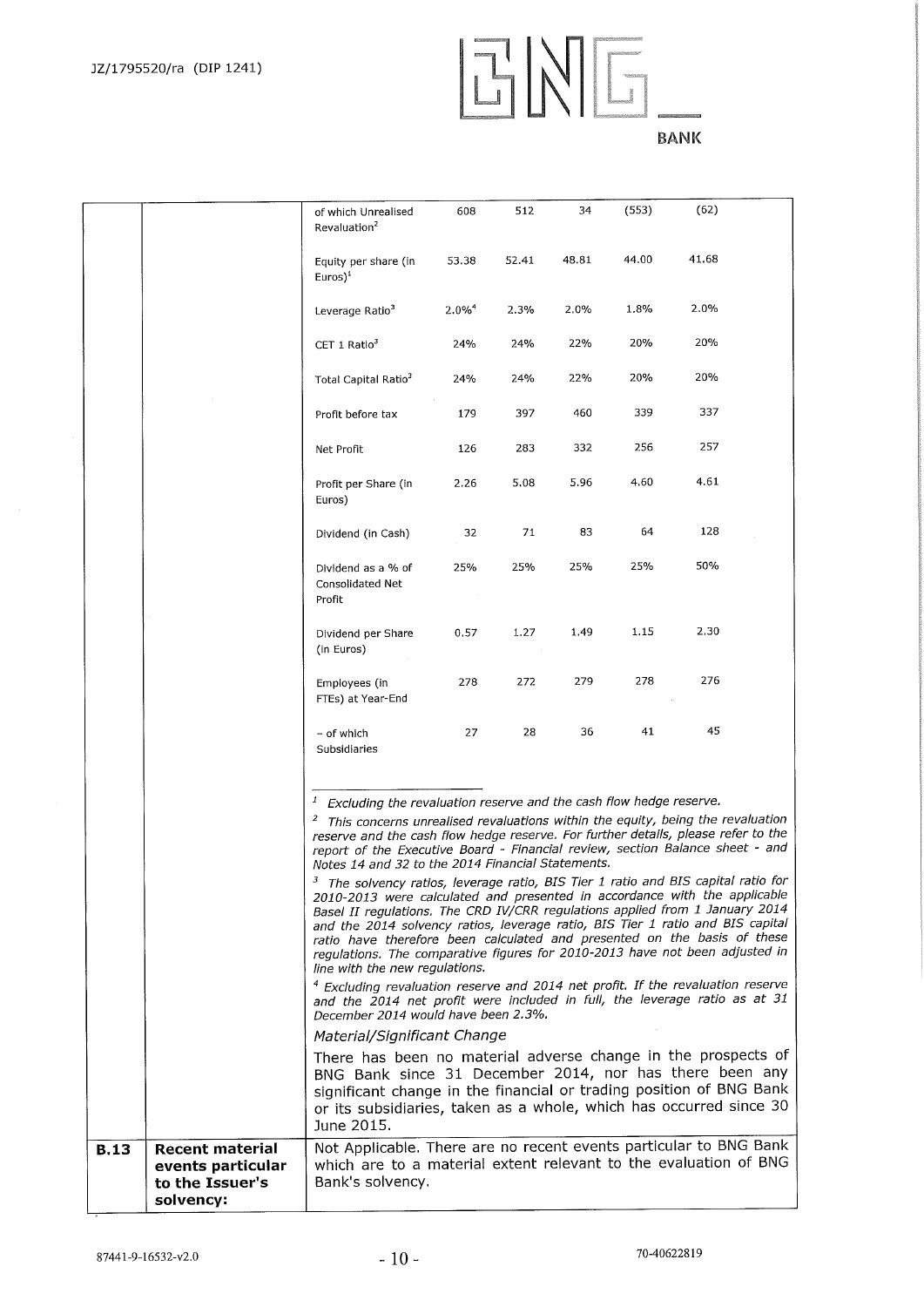

| <b>B.14</b>                    | Dependency of<br><b>Issuer upon other</b><br>entities within<br>group:                                                                                                                                        | BNG Bank has a number of wholly owned subsidiaries that provide<br>services ancillary to the principal activity of BNG Bank of lending to<br>the public sector.                                                                                                                                                                                                                                                                                                                                                                                                                                                                                                                                                                                                                                                                                                                                            |  |  |  |
|--------------------------------|---------------------------------------------------------------------------------------------------------------------------------------------------------------------------------------------------------------|------------------------------------------------------------------------------------------------------------------------------------------------------------------------------------------------------------------------------------------------------------------------------------------------------------------------------------------------------------------------------------------------------------------------------------------------------------------------------------------------------------------------------------------------------------------------------------------------------------------------------------------------------------------------------------------------------------------------------------------------------------------------------------------------------------------------------------------------------------------------------------------------------------|--|--|--|
| <b>B.15</b>                    | Principal<br>activities of the<br>Issuer:                                                                                                                                                                     | BNG Bank is a specialised lender to local and regional authorities<br>as well as to public-sector institutions such as utilities, housing,<br>healthcare, welfare and educational institutions, and is the largest<br>public-sector lender in the Netherlands and the principal bank for<br>the Dutch public sector in terms of loans, advances and inter-<br>governmental money transfers. BNG Bank also provides limited<br>lending to public-private partnerships.                                                                                                                                                                                                                                                                                                                                                                                                                                      |  |  |  |
| <b>B.16</b>                    | <b>Direct or Indirect</b><br>ownership or<br>control of the<br>Issuer:                                                                                                                                        | BNG Bank's shareholders are exclusively Dutch public authorities.<br>The Dutch State's shareholding is 50%, with the remainder held by<br>more than 95% of Dutch municipalities, 11 of the 12 Dutch<br>provinces, and one water board.                                                                                                                                                                                                                                                                                                                                                                                                                                                                                                                                                                                                                                                                     |  |  |  |
| <b>B.17</b>                    | <b>Credit ratings</b><br>assigned to the<br>Issuer or its debt<br>securities:                                                                                                                                 | The Notes to be issued are expected to be specifically rated:<br>Standard & Poor's Credit Market AAA (stable)<br>Services Europe Limited:<br>Fitch Ratings Limited:<br>AA+ (stable)<br>Moody's Investors Service Limited:<br>Aaa (stable)                                                                                                                                                                                                                                                                                                                                                                                                                                                                                                                                                                                                                                                                  |  |  |  |
|                                |                                                                                                                                                                                                               | <b>Section C - Securities</b>                                                                                                                                                                                                                                                                                                                                                                                                                                                                                                                                                                                                                                                                                                                                                                                                                                                                              |  |  |  |
| C.1<br>C <sub>1</sub> 2<br>C.5 | Type and class of<br>the Notes and<br><b>Security</b><br><b>Identification</b><br>Number(s):<br><b>Currencies:</b><br>A description of<br>any restrictions<br>on the free<br>transferability of<br>the Notes: | Type: debt instruments.<br>The Notes are Fixed Rate Notes and are in registered form.<br>The Notes are issued as Series Number 1241. The Aggregate<br>Nominal Amount of the Notes is USD 1,000,000,000.<br>Security Identification Number(s):<br>Regulation S ISIN Code: XS1379220889<br>Regulation S Common Code: 137922088<br>144A ISIN: US62944BBG86<br>144A Common Code: 137934647<br>CUSIP: 62944BBG8<br>The Specified Currency of the Notes is the United States dollar<br>U.S. Selling Restrictions: Regulation S Category 2 and 144A;<br>TEFRA C and D Rules not applicable.                                                                                                                                                                                                                                                                                                                       |  |  |  |
| C.8                            | <b>Description of the</b><br>rights attached to<br>the Notes:                                                                                                                                                 | Ranking (status)<br>The Notes constitute direct and unsecured obligations of the Issuer<br>and rank pari passu without any preference among themselves and<br>with all other present and future unsecured and unsubordinated<br>obligations of the Issuer save for those preferred by mandatory<br>operation of law.<br>Negative Pledge<br>So long as any Notes remain outstanding the Issuer will not secure<br>any other loan or indebtedness represented by bonds, notes or any<br>other publicly issued debt securities which are, or are capable of<br>being, traded or listed on any stock exchange or over-the-counter<br>or similar securities market without securing the Notes equally and<br>rateably with such other loan or indebtedness.<br>Taxation<br>All amounts payable (whether in respect of principal, redemption<br>amount, interest or otherwise), in respect of the Notes, will be |  |  |  |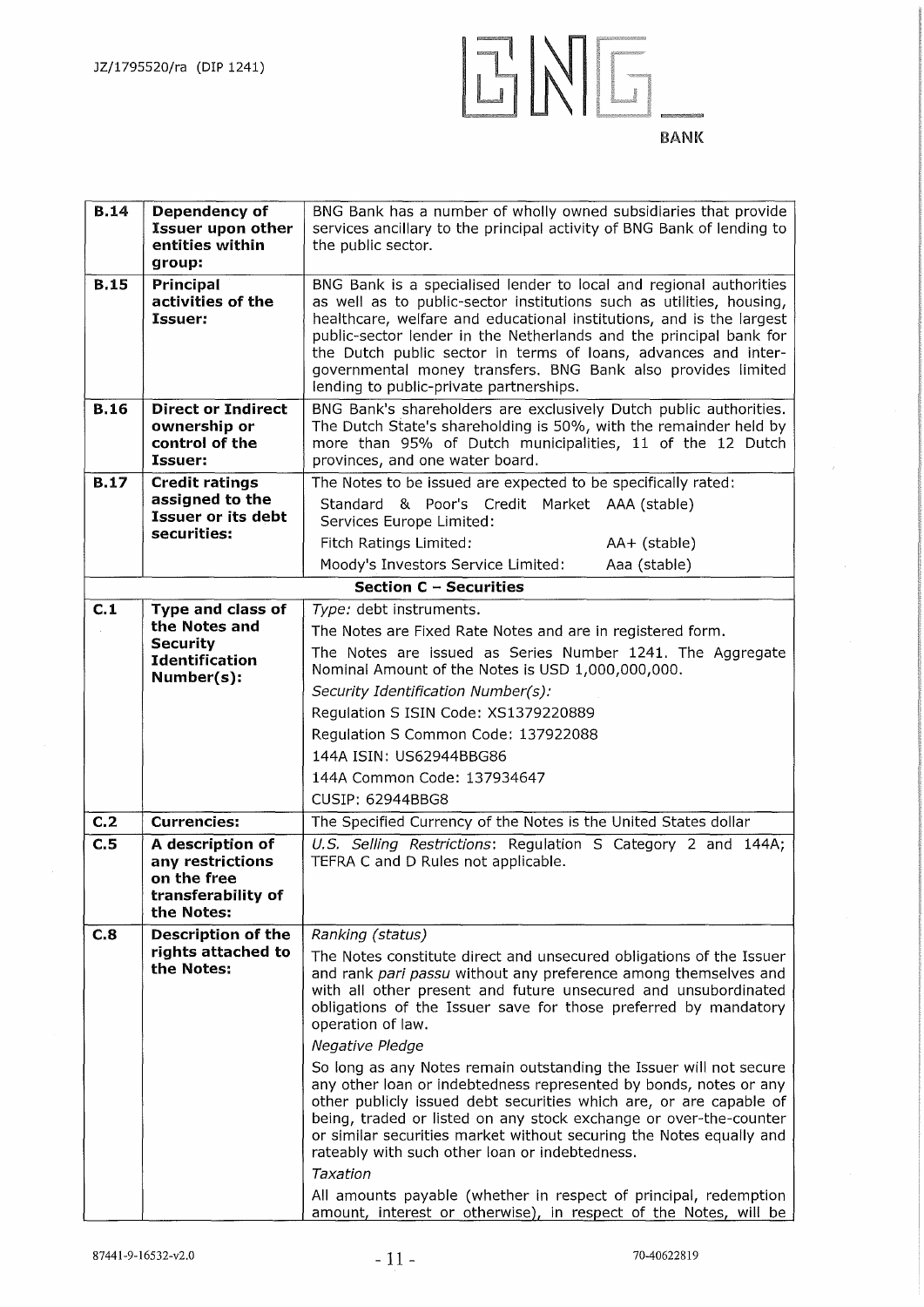

|     |                                                                                     | made free and clear of and without withholding or deduction for or<br>on account of any present or future taxes, duties, assessments or<br>governmental charges of whatever nature imposed or levied by or<br>on behalf of the Netherlands or any political subdivision thereof or<br>any authority or agency therein or thereof having power to tax,<br>unless the withholding or deduction of such taxes, duties,<br>assessments or charges is required by law. In that event, subject<br>to certain exceptions, the Issuer will pay such additional amounts<br>as may be necessary in order that the net amounts receivable by<br>the Holders after such withholding or deduction shall equal the<br>respective amounts which would have been receivable in the<br>absence of such withholding or deductions.<br><b>Events of Default</b> |
|-----|-------------------------------------------------------------------------------------|----------------------------------------------------------------------------------------------------------------------------------------------------------------------------------------------------------------------------------------------------------------------------------------------------------------------------------------------------------------------------------------------------------------------------------------------------------------------------------------------------------------------------------------------------------------------------------------------------------------------------------------------------------------------------------------------------------------------------------------------------------------------------------------------------------------------------------------------|
|     |                                                                                     | The Terms and Conditions of the Notes contain the following<br>events of default:                                                                                                                                                                                                                                                                                                                                                                                                                                                                                                                                                                                                                                                                                                                                                            |
|     |                                                                                     | (i) if default is made in the payment of any principal or interest<br>due on the Notes or any of them and such default continues for a<br>period of 30 days; or                                                                                                                                                                                                                                                                                                                                                                                                                                                                                                                                                                                                                                                                              |
|     |                                                                                     | (ii) if the Issuer fails to perform or observe any of its other<br>obligations under the Notes and (except where such failure is<br>incapable of remedy, when no such notice will be required) such<br>failure continues for a period of 60 days next following the service<br>on the Issuer of notice requiring the same to be remedied; or                                                                                                                                                                                                                                                                                                                                                                                                                                                                                                 |
|     |                                                                                     | (iii) if any order shall be made by a competent court or other<br>authority or resolution passed for the dissolution or winding-up of<br>the Issuer or for the appointment of a liquidator or receiver of the<br>Issuer or of all or substantially all of its respective assets or if the<br>Issuer enters into a composition with its creditors or a declaration<br>in respect of the Issuer is made to apply the emergency regulation<br>(noodregeling) under Chapter 3, Section 3.5.5.1 of the Dutch<br>Financial Supervision Act (Wet op het financieel toezicht) as<br>amended, modified or re-enacted from time to time, admits in<br>writing that it cannot pay its debts generally as they become due,<br>initiates a proceeding in bankruptcy, or is adjudicated bankrupt.                                                          |
|     |                                                                                     | Meetings<br>Meetings of Noteholders may be convened to consider matters<br>affecting their interests generally. These provisions permit defined<br>majorities to bind all Noteholders including Noteholders who did<br>not attend and vote at the relevant meeting and Noteholders who<br>voted in a manner contrary to the majority.                                                                                                                                                                                                                                                                                                                                                                                                                                                                                                        |
|     |                                                                                     | Governing Law                                                                                                                                                                                                                                                                                                                                                                                                                                                                                                                                                                                                                                                                                                                                                                                                                                |
|     |                                                                                     | The Notes and all related contractual documentation will be<br>governed by, and construed in accordance with, the laws of the<br>Netherlands.                                                                                                                                                                                                                                                                                                                                                                                                                                                                                                                                                                                                                                                                                                |
| C.9 | Interest, maturity                                                                  | <b>Interest</b>                                                                                                                                                                                                                                                                                                                                                                                                                                                                                                                                                                                                                                                                                                                                                                                                                              |
|     | and redemption<br>provisions, yield<br>and<br>representative of<br>the Noteholders: | The Notes are Fixed Rate Notes. The Notes bear interest from 16<br>March 2016 (the "Issue Date") at a rate of 2.375 per cent. per<br>annum payable semi-annually in arrear on 16 March and 16<br>September in each year. Indication of yield: 2.419 per cent. semi-<br>annual.                                                                                                                                                                                                                                                                                                                                                                                                                                                                                                                                                               |
|     |                                                                                     | Maturity<br>The maturity date of the Notes is 16 March 2026 (the "Maturity                                                                                                                                                                                                                                                                                                                                                                                                                                                                                                                                                                                                                                                                                                                                                                   |
|     |                                                                                     | Date"). Unless previously redeemed or purchased and cancelled,<br>the Issuer will redeem the Notes at USD 2,000 per Calculation<br>Amount in United States dollars on the Maturity Date.<br>Early redemption                                                                                                                                                                                                                                                                                                                                                                                                                                                                                                                                                                                                                                 |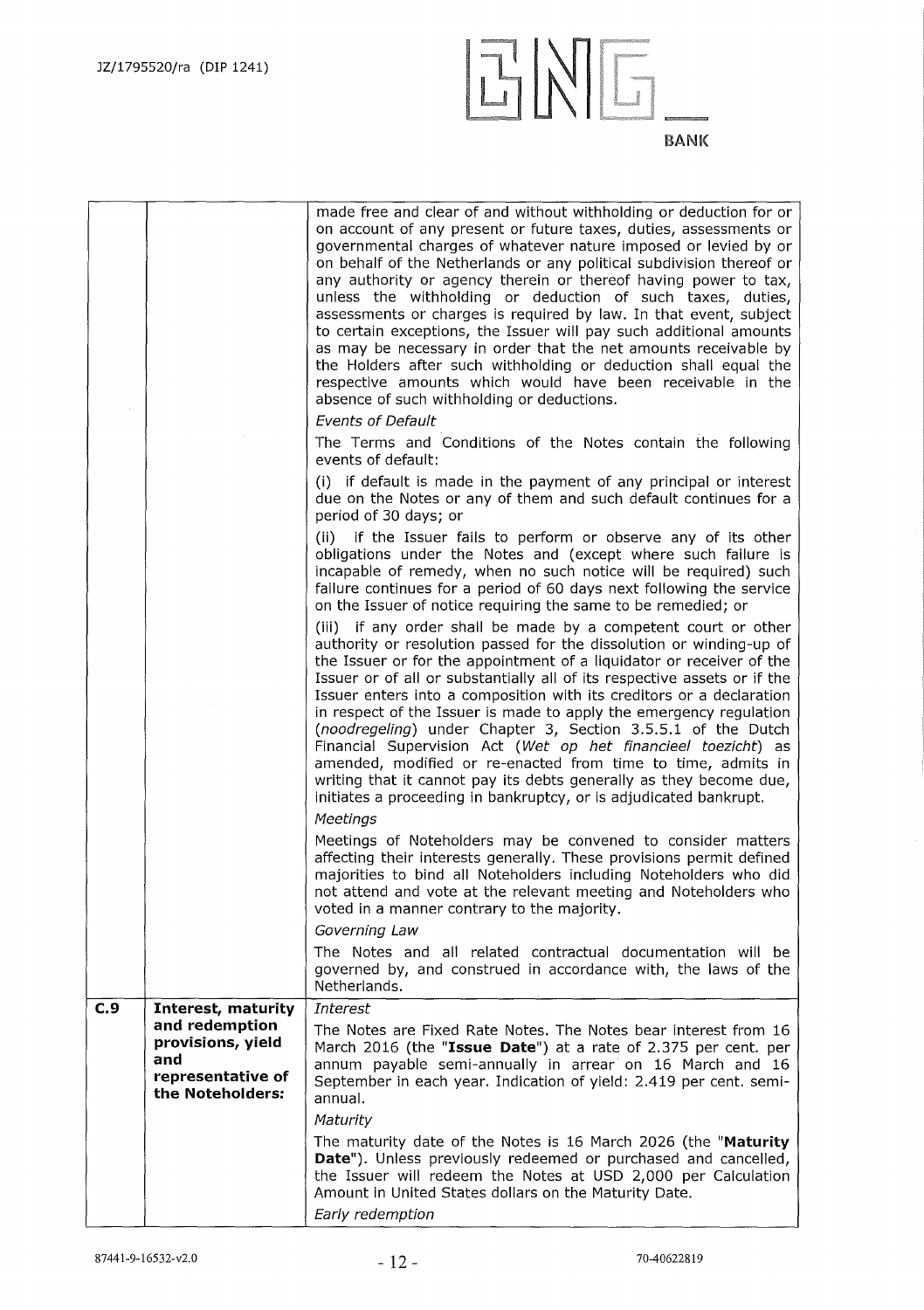

|      |                                                                            | BNG Bank will be permitted to redeem all (but not some only)<br>Notes if, as a result of any change in or amendment to applicable<br>law (which change or amendment is announced and becomes<br>effective on or after the Issue Date of the first Tranche of such<br>Notes), BNG Bank determines that it would or will be required to<br>pay additional amounts in accordance with Condition 8 with respect<br>to payments relating to such Notes.<br>In addition, the Notes may be redeemed prior to their maturity<br>date in certain circumstances.<br><b>Issuer Call Option</b><br>Not Applicable<br>Investor Put Option<br>Not Applicable<br>Representative of the Noteholders<br>Not Applicable.                                                                                                                                                                                                                                                                    |
|------|----------------------------------------------------------------------------|---------------------------------------------------------------------------------------------------------------------------------------------------------------------------------------------------------------------------------------------------------------------------------------------------------------------------------------------------------------------------------------------------------------------------------------------------------------------------------------------------------------------------------------------------------------------------------------------------------------------------------------------------------------------------------------------------------------------------------------------------------------------------------------------------------------------------------------------------------------------------------------------------------------------------------------------------------------------------|
| C.10 | <b>Derivative</b><br>component in<br>interest<br>payments:                 | Not Applicable. The securities issued under the Programme do not<br>have a derivative component in the interest payment.                                                                                                                                                                                                                                                                                                                                                                                                                                                                                                                                                                                                                                                                                                                                                                                                                                                  |
| C.11 | <b>Listing and</b>                                                         | Application is expected to be made by the Issuer (or on its behalf)                                                                                                                                                                                                                                                                                                                                                                                                                                                                                                                                                                                                                                                                                                                                                                                                                                                                                                       |
|      | admission to                                                               | for the Notes to be admitted to trading on the regulated market of                                                                                                                                                                                                                                                                                                                                                                                                                                                                                                                                                                                                                                                                                                                                                                                                                                                                                                        |
|      | trading:                                                                   | the Luxembourg Stock Exchange with effect from the Issue Date.                                                                                                                                                                                                                                                                                                                                                                                                                                                                                                                                                                                                                                                                                                                                                                                                                                                                                                            |
| C.21 | <b>Market for which</b>                                                    | See the above element, C.11.                                                                                                                                                                                                                                                                                                                                                                                                                                                                                                                                                                                                                                                                                                                                                                                                                                                                                                                                              |
|      | a prospectus has                                                           |                                                                                                                                                                                                                                                                                                                                                                                                                                                                                                                                                                                                                                                                                                                                                                                                                                                                                                                                                                           |
|      | been published:                                                            |                                                                                                                                                                                                                                                                                                                                                                                                                                                                                                                                                                                                                                                                                                                                                                                                                                                                                                                                                                           |
|      |                                                                            | Section D - Risks                                                                                                                                                                                                                                                                                                                                                                                                                                                                                                                                                                                                                                                                                                                                                                                                                                                                                                                                                         |
|      |                                                                            |                                                                                                                                                                                                                                                                                                                                                                                                                                                                                                                                                                                                                                                                                                                                                                                                                                                                                                                                                                           |
| D.2  | Key information<br>on the key risks<br>that are specific<br>to the Issuer: | By investing in Notes issued under the Programme, investors<br>assume the risk that BNG Bank may become insolvent or otherwise<br>unable to make all payments due in respect of the Notes. There is<br>a wide range of factors which individually or together could result<br>in BNG Bank becoming unable to make all payments due in respect<br>of the Notes. It is not possible to identify all such factors or to<br>determine which factors are most likely to occur. The inability of<br>BNG Bank to pay interest, principal or other amounts on or in<br>connection with any Notes may occur for other reasons. Additional<br>risks and uncertainties not presently known to the Issuer or that it<br>currently believes to be immaterial could also have a material<br>impact on its business operations. BNG Bank has identified a<br>number of factors which could materially adversely affect its<br>business and ability to make payments due under the Notes. |
|      |                                                                            | These factors include:                                                                                                                                                                                                                                                                                                                                                                                                                                                                                                                                                                                                                                                                                                                                                                                                                                                                                                                                                    |
|      |                                                                            | local and global economic and financial market conditions;                                                                                                                                                                                                                                                                                                                                                                                                                                                                                                                                                                                                                                                                                                                                                                                                                                                                                                                |
|      |                                                                            | the weakening of the nascent economic recovery in Europe;                                                                                                                                                                                                                                                                                                                                                                                                                                                                                                                                                                                                                                                                                                                                                                                                                                                                                                                 |
|      |                                                                            | liquidity risks and adverse capital and credit market conditions;<br>$\bullet$                                                                                                                                                                                                                                                                                                                                                                                                                                                                                                                                                                                                                                                                                                                                                                                                                                                                                            |
|      |                                                                            | volatility in interest rates, credit spreads and markets;                                                                                                                                                                                                                                                                                                                                                                                                                                                                                                                                                                                                                                                                                                                                                                                                                                                                                                                 |
|      |                                                                            | rating downgrades;<br>$\bullet$                                                                                                                                                                                                                                                                                                                                                                                                                                                                                                                                                                                                                                                                                                                                                                                                                                                                                                                                           |
|      |                                                                            | not all market risks may be successfully managed through<br>derivatives;                                                                                                                                                                                                                                                                                                                                                                                                                                                                                                                                                                                                                                                                                                                                                                                                                                                                                                  |
|      |                                                                            | counterparty risk exposure;<br>۰                                                                                                                                                                                                                                                                                                                                                                                                                                                                                                                                                                                                                                                                                                                                                                                                                                                                                                                                          |
|      |                                                                            | risk management methods may leave exposure to risk;                                                                                                                                                                                                                                                                                                                                                                                                                                                                                                                                                                                                                                                                                                                                                                                                                                                                                                                       |
|      |                                                                            | operational risk exposure;                                                                                                                                                                                                                                                                                                                                                                                                                                                                                                                                                                                                                                                                                                                                                                                                                                                                                                                                                |